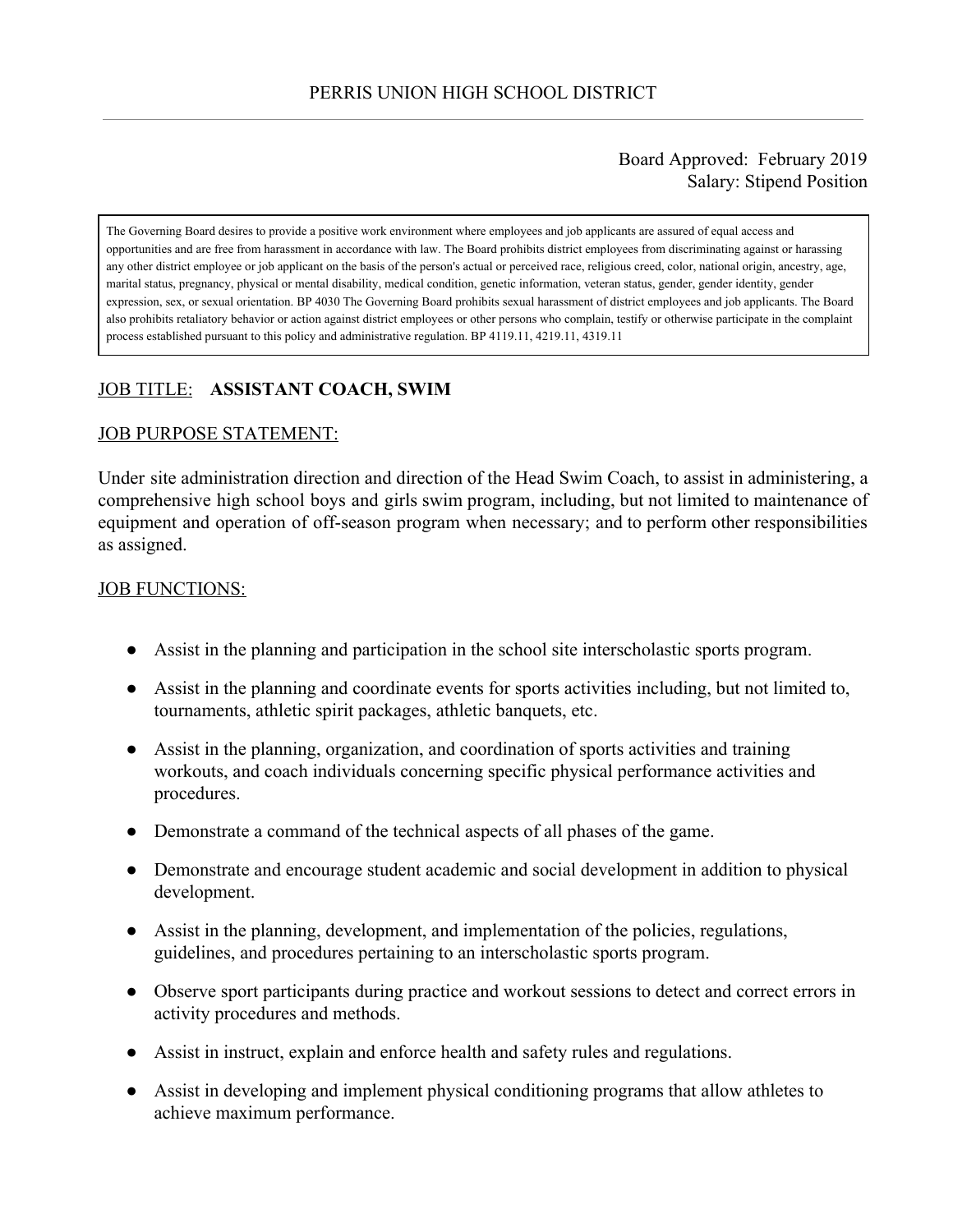## JOB TITLE: **ASSISTANT COACH, SWIM** Page 2 of 3

#### JOB FUNCTIONS – continued

- Assist in the selection of interscholastic sport activity uniforms and related sport apparatus and equipment.
- Assist in assessing the athletic team skills and abilities and the opponents capabilities and determine game strategies.
- Assist in opponent scouting activities.
- Understand and carry out oral and written directions with minimal accountability controls.
- Communicate effectively in English in oral and written form.
- Build and maintain a positive working relationship with parents, students, other coaches, staff, and the public.
- Work cooperatively with other school leaders in a school environment with multiple curricular and co-curricular programs.
- Understand the principles, goals, and objectives of public education.
- Knowledge of the methods, techniques, procedures, and strategies concerning the development and maintenance of an effective interscholastic sports program.
- Knowledge of modern trends pertaining to interscholastic sports programs and activities.
- Commitment between academic and athletic excellence for student athletes.
- Demonstrate successful ability to follow the National Federation of High Schools Coaches Code of Conduct and the California Interscholastic Federation (CIF) Coaches Code of Conduct, and Pursuing Victory with Honor.

## PHYSICAL ABILITIES:

- Physical Demands: This is a non-sedentary position that involves walking, running, and standing for extended periods of time. This position requires accurate perception of sound, near and far vision, depth perception, handling and working with educational sport aids, equipment, and providing oral information and directions.
- Working Conditions: Sport activities will be held outdoors or indoors depending on the sport. Exposure to seasonal outdoor temperatures (30 $\degree$  F – 115 $\degree$  F), possible wind, rain, and snow, loud noise from participants and spectators.